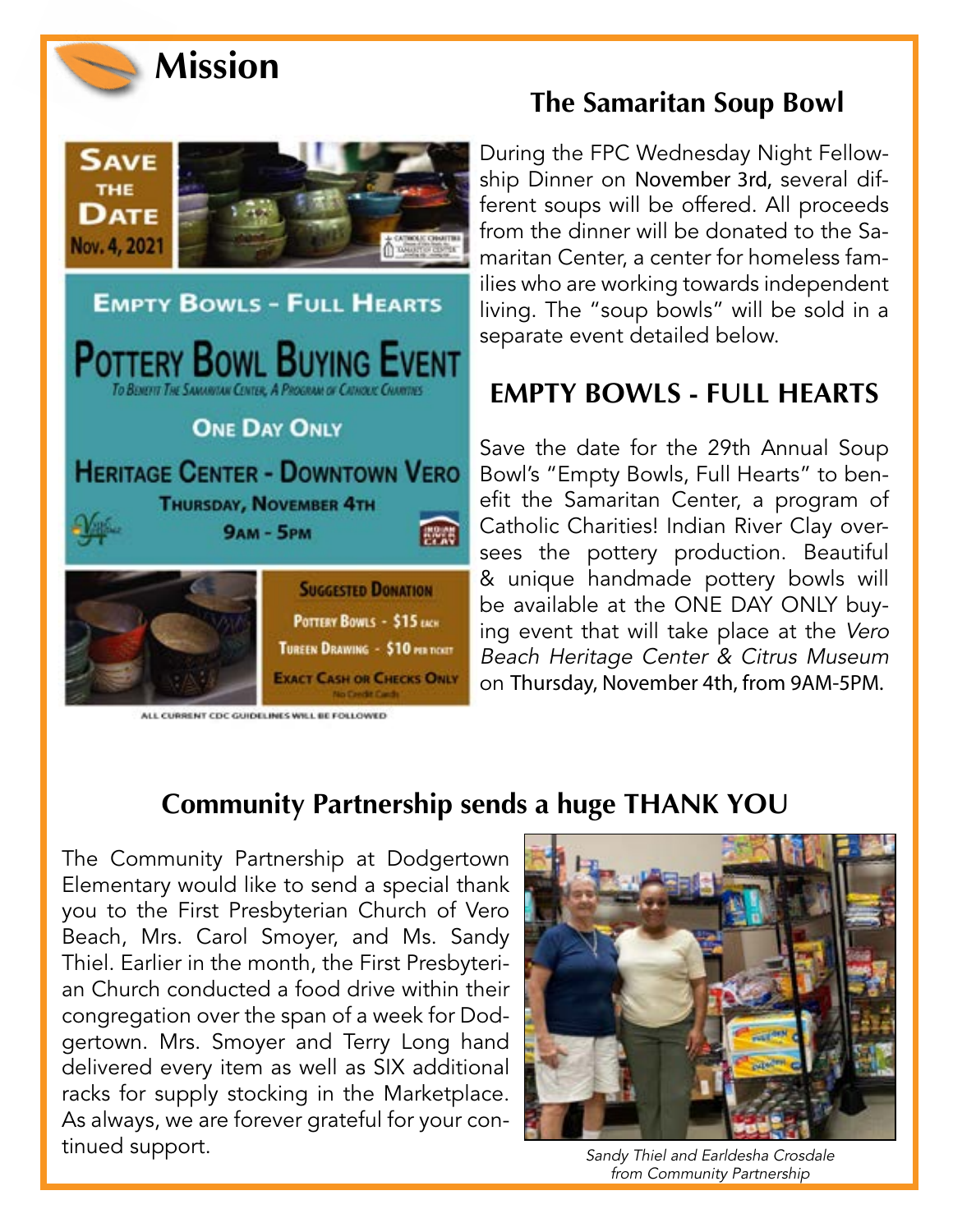

## **Justice and Honor: Operation Vaccination**

The Justice and Honor task force participated in Operation Vaccination on Saturday, October 16th, at the Gifford Youth Achievement Center.

The event offered Moderna, Pfizer, and the Johnson & Johnson vaccinations against COVID-19. Approximately 30 people came out to receive a vaccine, and the diverse crowd encompassed adults of a variety of ages.





from left: Louise Feroe, Sally Dussing, and Mimi Rutland had a great time helping!

As we seek to promote goodwill and peace among all, events like this unite us as we fight this virus.

The Shop with a Cop event and the Bicycle Giveaway will take place in the weeks leading up to Christmas. Monetary donations are still being accepted for these two events. Please make your checks out to First Presbyterian Church with either "Shop with a Cop" or "Bicycle Giveaway" in the tag line.

> Thank you and God bless you! Mimi Rutland, Chairperson Justice & Honor task force

The Justice and Honor Task Force is seeking volunteers for the next Vaccination event. We need YOU! (The official date has yet to be announced)

For more information, please contact Mimi Rutland at [mwrutland@bellsouth.net](mailto:mwrutland%40bellsouth.net?subject=Operation%20Vaccination)